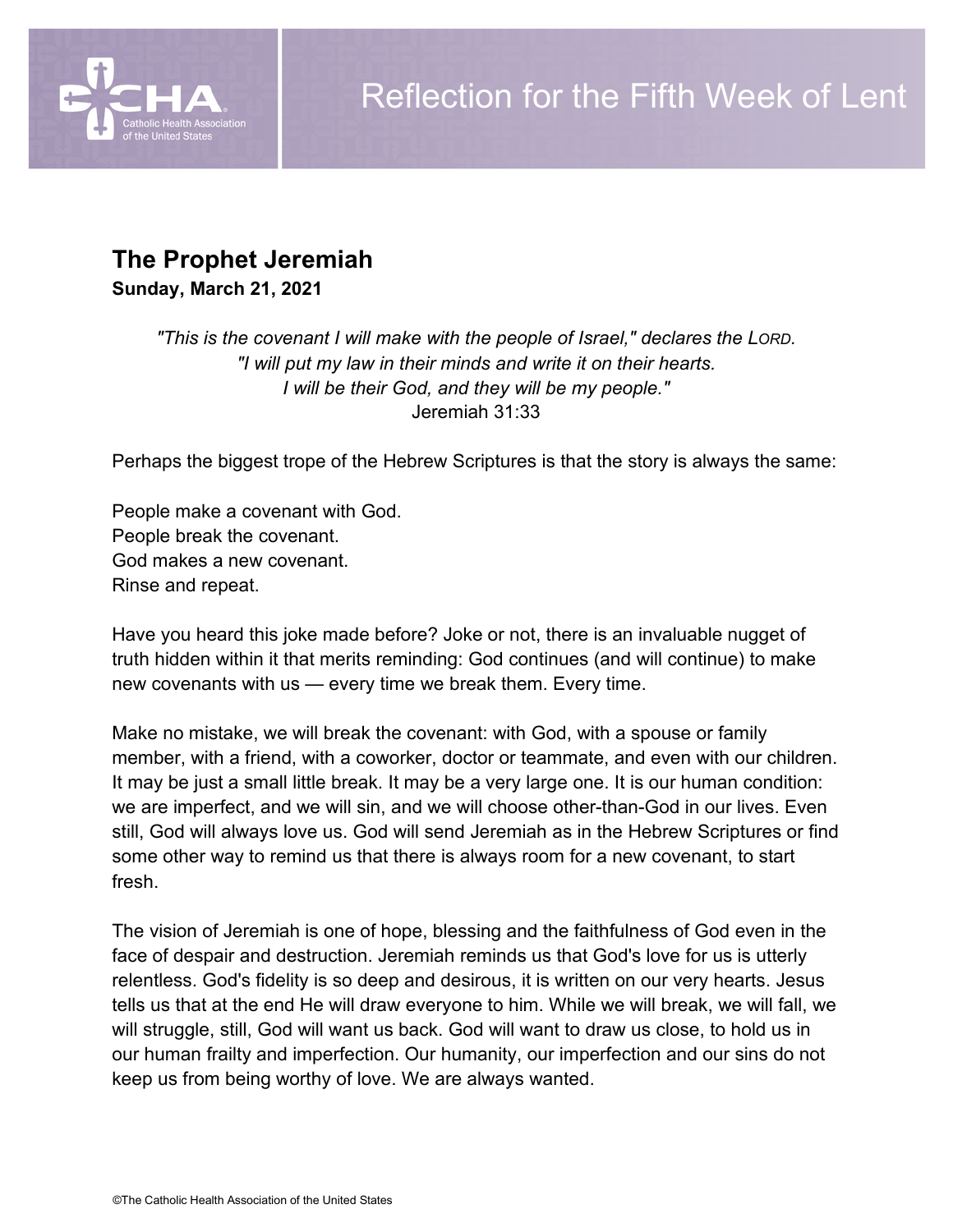

That kind of love can be hard for us as human beings. We suffer and are hurt often by broken promises with the very people we care for most. Indeed, as broken people who exist with other broken people, sometimes boundaries need to be set. We have limits. People suffer at the hands of others. We are rude, unkind and at times, knowingly or not, instruments of evil. Nevertheless, the kind of love that renews and always brings new life, while sometimes unimaginable, persists. With forgiveness, compassion and empathy, we build resilience, even if the path toward it is rocky, difficult or awkward terrain.

Surely, we will break the covenant, but the beauty of our story as God's people is that there are also always places where we can begin to bind it back together. Where we can edge out our own blindness, our expectations of one another, and offer the compassion and forgiveness that God always, always offers us. If we stay open to what God asks of us, to what God wants us to see, we can begin again; we can find a new start, to try once more to love each other a little better than before.

### **Brief daily reflections for the remainder of the week:**

### **Monday, March 22, 2021**

Without question, we have broken covenants: with a spouse, a coworker, a child. Reflect for a moment on the feeling of disappointment, what was it like for you to respond to the break?

### **Tuesday, March 23, 2021**

Jeremiah's vision is one of the unfailing love and faithfulness of God in the face of the people's faithlessness. While this kind of love and hope can be trying, especially in difficult times, how can you work to make Jeremiah's vision your own?

### **Wednesday, March 24, 2021**

Consider a time in your life when you had to set a limit for yourself or a relationship, thereby breaking a covenant you had made. Maybe you had to say "no" to a project at work or decline a gathering with friends. What was it like to say, "no"? How did the choice contribute to your well-being?